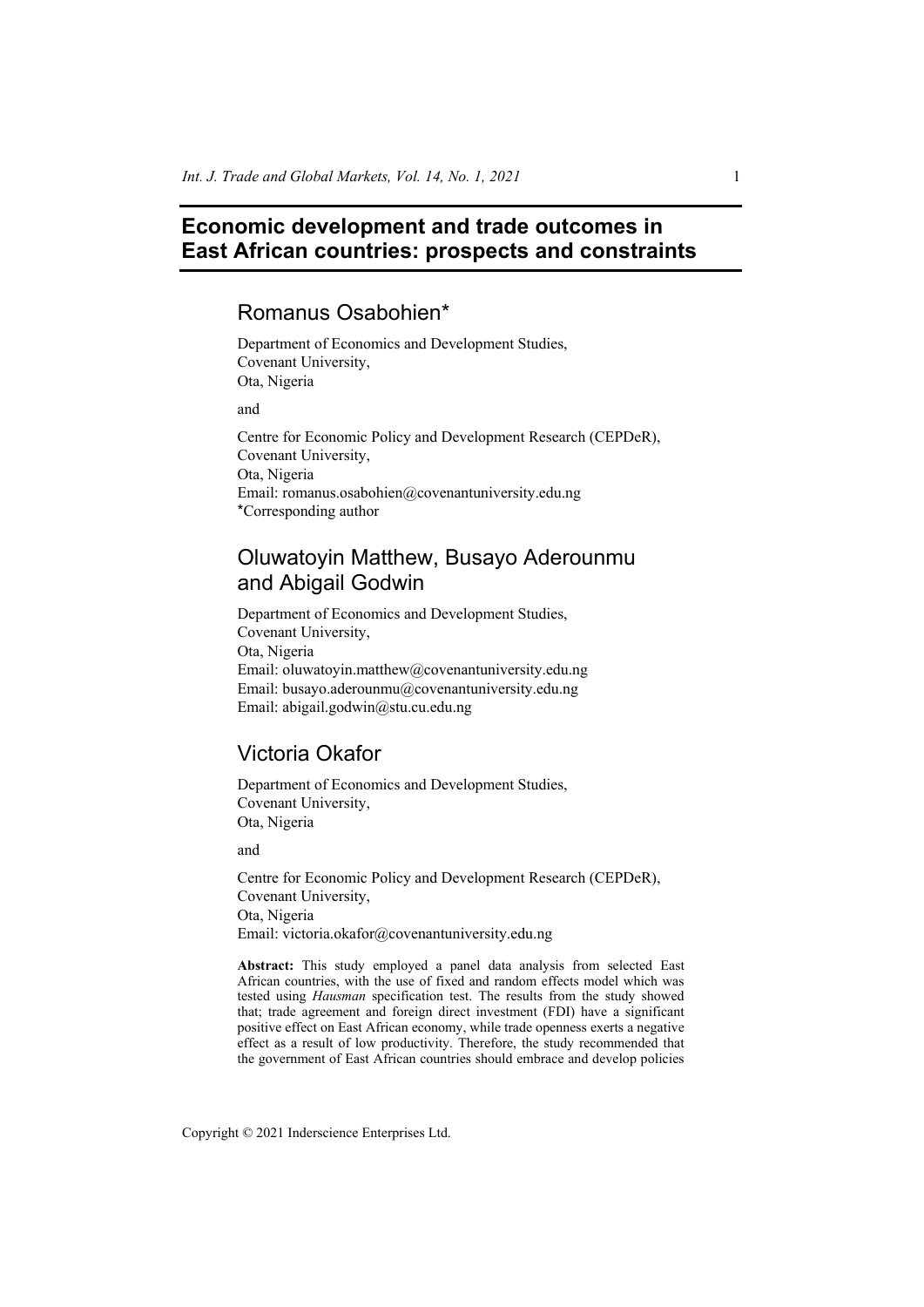#### 2 *R. Osabohien et al.*

in promoting the continental trade agreement and economic integration, in order to raise the level of productivity within the region and the sub-region for sustainable economic development.

**Keywords:** East Africa; economic development; economic integration; trade openness; trade outcomes.

**Reference** to this paper should be made as follows: Osabohien, R., Matthew, O., Aderounmu, B., Godwin, A. and Okafor, V. (2021) 'Economic development and trade outcomes in East African countries: prospects and constraints', *Int. J. Trade and Global Markets*, Vol. 14, No. 1, pp.1–18.

**Biographical notes:** Romanus Osabohien is a PhD Student and a Lecturer in the Department of Economics and Development Studies as well as a Research Associate at the Centre for Economic Policy and Development Research (CEPDeR), Covenant University, Ota, Nigeria. He obtained his BSc in Economics from Ambrose Alli University, Ekpoma, Nigeria (2011) and MSc in Economics from Covenant University, Ota, Nigeria (2017). His main research focus is on agricultural economics/food security and development economics. He has attended and presented research papers in both international and local conferences/workshops and has also published peer-reviewed articles in rated journals.

Oluwatoyin Matthew (PhD), is an astute Lecturer and Researcher. Her PhD Thesis titled 'Trade Liberalization, Institutions and Economic Growth in selected sub-Saharan countries was completed in Covenant University, Ota, Nigeria in 2013. She is currently a Senior Lecturer in the Department of Economics and Development Studies, Covenant University, Ota, Nigeria. She has published widely in reputable local and international Scopus indexed journals, and attended several international conferences and workshops. Her research interest include; energy economics, development economics, agricultural economics, international economics and political economy.

Busayo Aderounmu (PhD) is currently a Lecturer in the Department of Economics and Development Studies, College of Business and Social Science, Covenant University, Ota, Ogun State, Nigeria. She obtained her BSc (Ed.), MSc, and PhD in Economics from the great citadel of learning-Obafemi Awolowo University, Ife, Nigeria in 2008, 2012 and 2017, respectively. She has published papers in reputable journals and presented papers in conferences. Her areas of research interest include development economics, gender economics, labour and health economics.

Abigail Godwin is a Researcher and a Data Analyst who obtained her BSc in Economics from Babcock University, Ilishan-remo, Ogun State, Nigeria (2014); and her MSc in Economics from Covenant University, Ota, Nigeria (2018). She has been privilege to publish papers in reputable International Scopus Indexed Journals and attended a couple of conferences and seminars. Her research interest includes: ındustrial economics, agricultural economics and development economics.

Victoria Okafor is a PhD student and a Lecturer in the Department of Economics and Development Studies, Covenant University, Ota, Nigeria. She is an upcoming researcher with research interest in Financial economics, monetary economics, gender and development economics. She is also a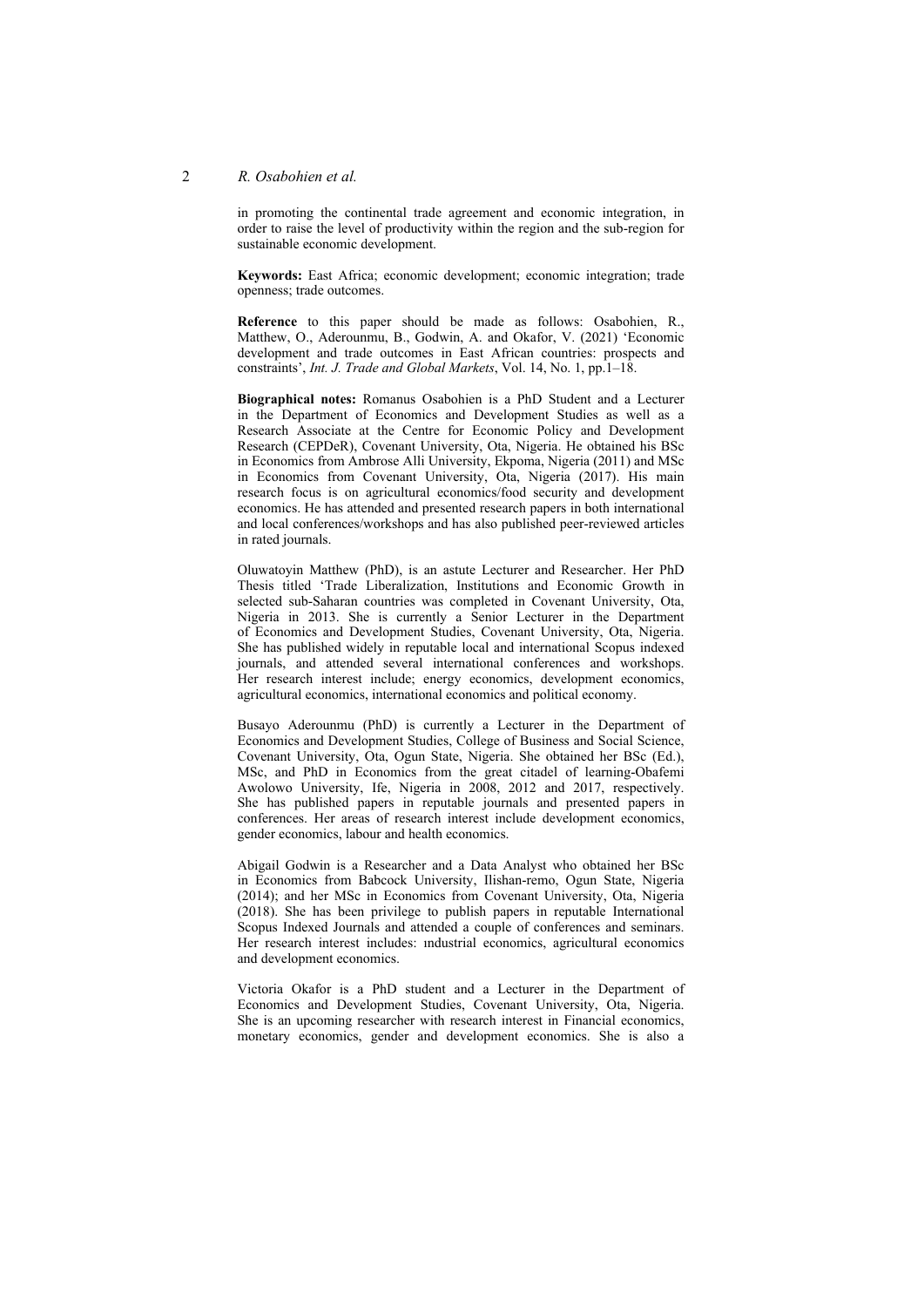research fellow at the Centre for Economic Policy and Development Research (CEPDeR) and French Institute for Research in Africa, Nigeria (IFRA-Nigeria).

#### **1 Introduction**

For several years, there has been a movement towards regional economic integration throughout the world. A regional integration arrangement can be regarded as a preferential (usually reciprocal) agreement among countries that reduces barriers to economic and non-economic transactions (UNECA, 2004). It is the unification of different economies or countries in order to promote and facilitate the free movement of goods and services within themselves. All regional integration agreements have the objective of reducing or eliminating barriers between their members. However, they also exhibit a wide range of variation. In terms of depth, their variation depends on the level of integration undertaken by member countries (Hailu, 2014; Mold and Mukwaya, 2016).

Economic integration in Africa has seemed to be far-fetched, as efforts geared towards achieving integration has been ineffective as can be seen in the poor economic and political performance of the continent compared to other economies like the European Union. According to Mistry (2000), integration in the African economies has not been seen as a way for the economies in Africa to cope with the rapidly globalising world which accompanies increasing competitiveness. Since the independence of African economies from the colonial rule, some African economies despite the endowment of natural resources have still been economically unviable for decades because the economies are making more effort at remaining politically separated and convincing themselves of economic fusion at arm's length (Saygili et al., 2018; Wamboye et al., 2013).

The East African Community (EAC) had more mobility of goods, labour and capital as the community engaged in a common currency, common postal and telecommunication union, a common airline and a common secretariat. The greatest period of growth in the African market was between the 1940s and 1950s was also the period of increasing frictions as a result of independence bringing about territorial awareness to the individual states (Wamboye et al., 2016).

The African continent, like other developing continents and regions has suffered foreign exchange gaps and savings which can be seen as the reason for low capital accumulation and dawdling development and economic integration (Matthew et al., 2019a, 2019c; Osabuohien et al., 2018; Wamboye et al., 2013). Ejemeyovwi et al. (2018), Sachs (2005) suggested that there should be reasonable and sustainable flow aid that is necessary for countries to surpass the take-off into self-sustained growth through the development of human capital and strong institutional framework. Other scholars proposed that debt relief programs are necessary as an additional policy tool for tackling growth and development problems in developing countries (Afolayan et al., 2019; Barone et al., 2005). However, the proponents of free market system are of the opinion that integrating of Africa into the global financial system is vital in order to promote entrance of Foreign direct investment (FDI) and other portfolio type investments (Ajayi and Ndikumana, 2015; Matthew et al., 2019b).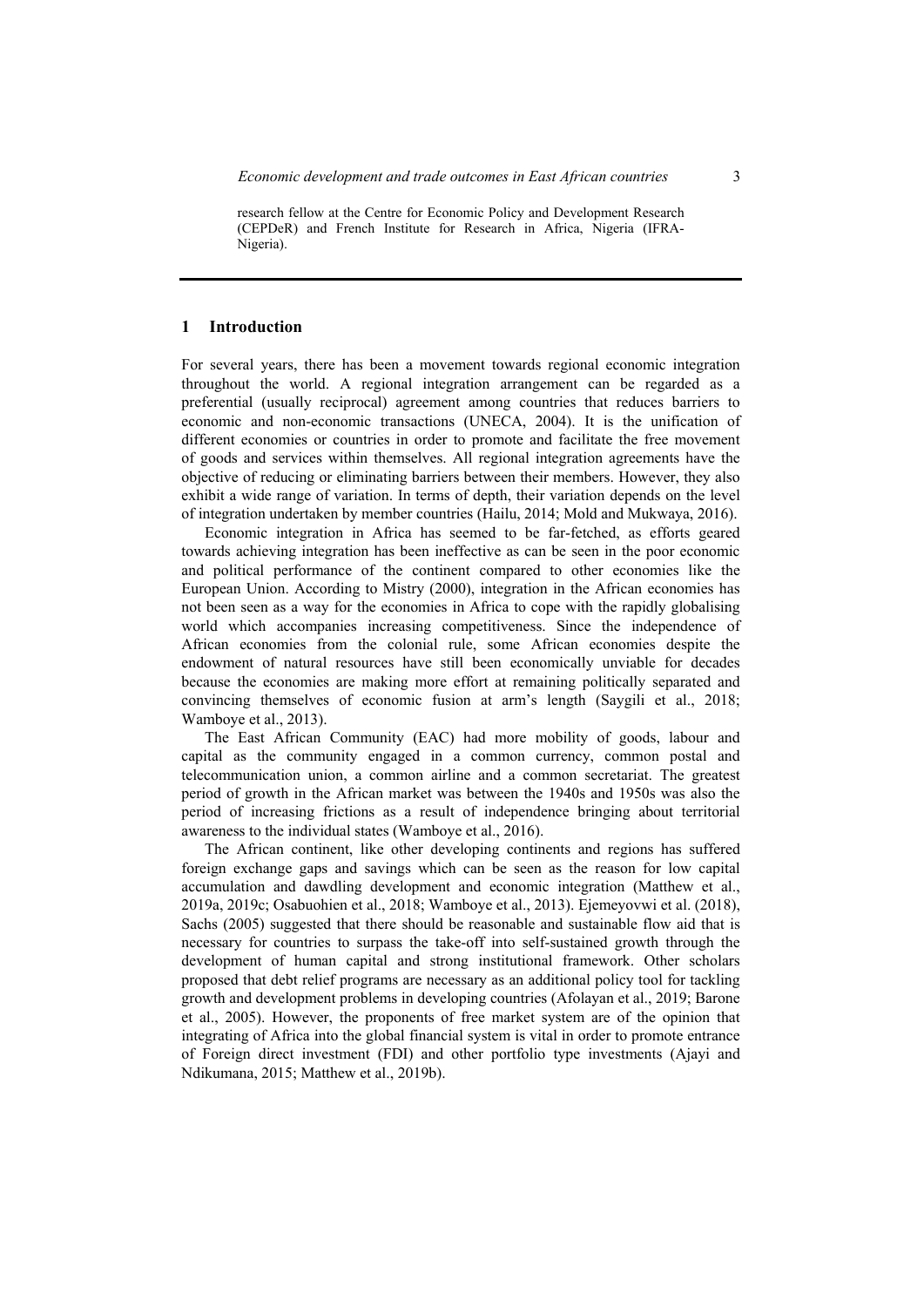Regional integration has been explained by Hamad (2016) as the process by which two or more countries agree together to achieve peace, stability and wealth as one. On the other hand, regional economic integration explains economic integration as being limited to a particular region. That is, regional economic integration is a form of agreement where countries in the same region defined by geography, come together to reduce and/or eliminate trade tariffs and non-trade tariffs to facilitate mobility of goods and services as well as factors of production. Carbaugh (2004) defined economic integration as the elimination of restrictions to international trade, payments and factor mobility.

With the lessons learnt from the collapse of EAC in 1977, the goal of the new EAC is to become a monetary union. This will be an incremental development from the phases of the common market (kicked off in 2005), customs union (took off in 2005), federation (achieved in 2016) and finally single currency (which started in 2018). The custom union that commenced in 2005 as stipulated was executed gradually to a free trade regime in 2010. The EAC common market commenced July 2010 and the member states embarked on the creation of East African monetary union (Newman and Clarke, 2009). According to Hamad (2016), the EAC integrates through the neo-functionalism strategy as the operational techniques of EAC are centred around a market-oriented and people-centred organisation. Neo-functionalism being a theory that was first developed by Ernst Haas explains the process of regional integration proceeding from spill-over process where the aim of achieving integration in other sector leads to the integration of an individual sector (Matthew et al., 2018b; Collins, 1998).

Thus, this study sets out to examine the prospects and constraints of the East African community's trade agreement vis-a-vis the continental economic integration of Africa. The study comprises of five sections; Section 2 presents some insights from empirical literature, stylised facts and theoretical framework. Section 3 unveils the method engaged in the study; Section 4 discusses the empirical analysis, the results and findings of the study; Section 5 concludes the study by recommending policies that will help turn around the issues associated the East African trade agreement in the bid to have smooth regional trade integration.

### **2 Empirical literature and stylised facts**

### *2.1 Empirical literature*

Integration of economies is inevitably a medium of achieving the required level of development as some economists have the opinion that economic integration of developed countries culminate in the long-term growth (Rivera-Batiz and Romer, 1991). This could probably be one of the reasons why there is a disparity in the growth rates of developed and developing economies. The initiatives on economic integration in Africa dates back to 1910 with the establishment of South African Customs Union as well as East African Community (EAC) in 1919 which consisted of Kenya, Uganda and Tanzania (Geda and Kebret, 2008). However, after the actualisation of independence from the colonial masters, the EAC set out to form a customs union in 1967 which crumbled in 1977 due to political reasons. The re-established EAC aims beyond economic integration to common money market and majorly political integration (Castro et al., 2004).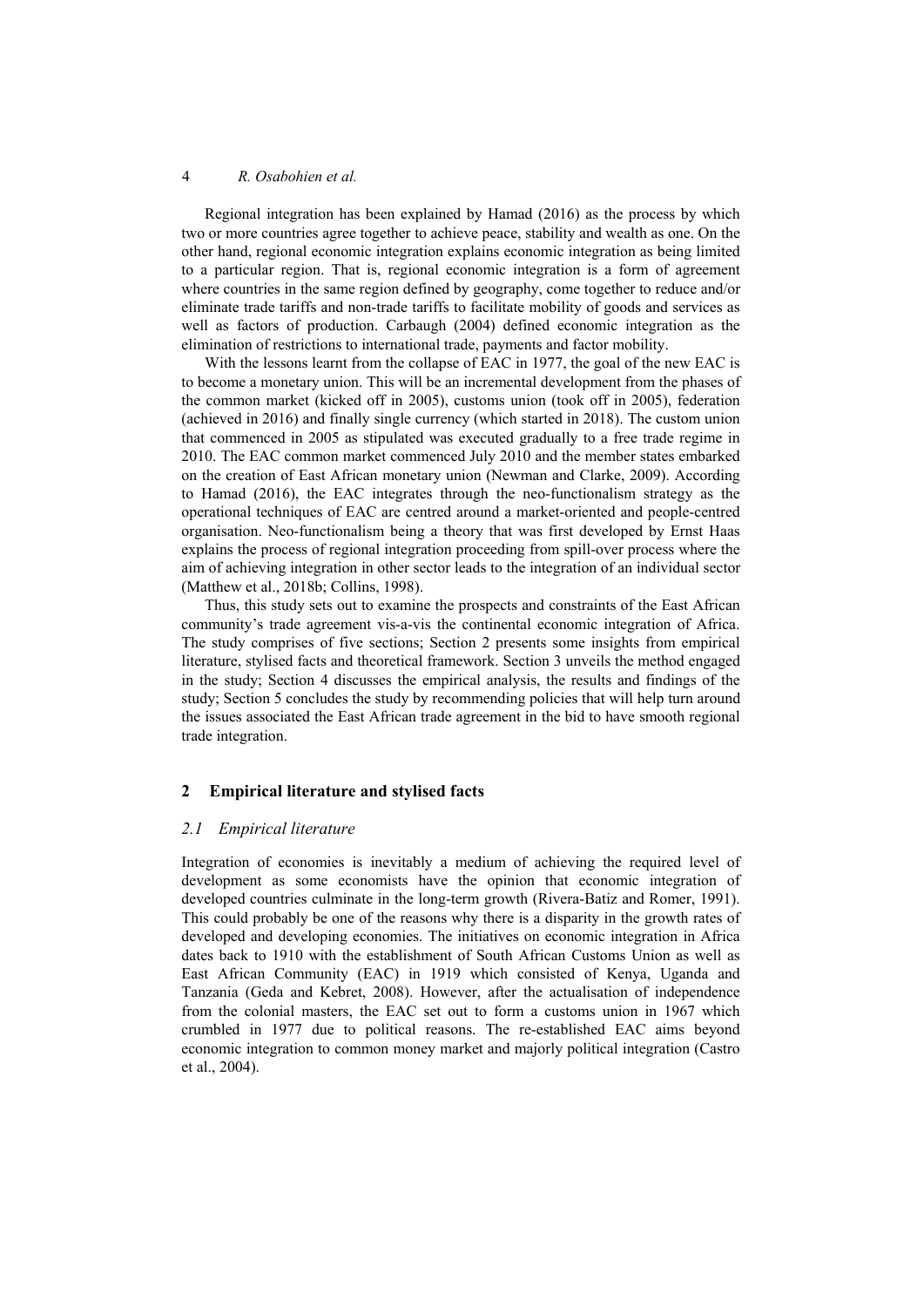The promotion of regional integration in Africa has been plagued with some challenges which include; the challenge of how to promote inter-and-intra-regional trade in Africa. "A number of factors have contributed to the poor (inter/intra) African trade performance: Firstly, most countries in the region basically produce raw materials, which are less competitive in international markets. Sometimes, they are raw materials for which there is virtually no demand elsewhere in Africa" (Esterhuysen, 1978). Secondly, many African countries have not diversified their products hence "few commodities often make up the bulk of their exports" (Mutume, 2002). For instance, petroleum products account for more than 90% of Angola's export to other countries in Africa. Likewise, fresh fish constitutes nearly 98% of such exports for Seychelles. Thirdly, many African countries are still "grappling to undo a legacy dominated by trade with their former colonial rulers rather than with each other". For example, Senegal is the Gambia's neighbour, trade between these two countries is negligible. France is Senegal's biggest trading partner, while the Gambia trades largely with the United Kingdom (UK). Furthermore, because of these "hindrances to trade within Africa, exports from Tunisia and Cameroon often find their way to French warehouses before being redirected to each other's market shelves".

The second challenge of promoting regional integration in Africa concerns the low level of inefficient or inadequate infrastructures, particularly transport and communications on the continent. Transportation of goods is very costly, for example, the freight costs for imports to "landlocked African countries are more than twice as high as in Asia". Furthermore, it is not out of place to note that travelling from one African country to another by air is more difficult and in some cases, this has meant that one has to "travel via Geneva or Paris." The problem is even intensified in relation to visa acquisition formalities. For example, African entrepreneurs "frequently need to wait for 6–8 weeks to get visas to visit other African countries while citizens of the UK or France can travel to many African countries and obtain visa on arrival" (Harsch, 2002; Tiruneh et al., 2016; Goyal et al., 2018; Osabohien et al., 2018).

Statistically, Africa has the lowest "telephone density in the world yet the highest telephone charges, and three times the rate of faults per line as in other developing regions" (Kawonishe, 2001). In its report, the World Bank (2008) noted for every 100 people in Africa, there are 1.2 telephone lines – the lowest rate in the world (2016) telephone calls between African countries can be 50 -100 times more expensive than they are within North America" (Mutume, 2002). Ngepah and Udeagha (2018) using gravity model examined Africa regional trade agreements and intra-Africa trade using for 53 African countries from 1995–2015. The result of the Eicker-White robust covariance Poisson pseudo-maximum likelihood method showed that trade can be enhanced through regional trade agreements. The results showed that distance inhibits trade while GDPs of two trading countries enhances trade.

In line with Ngepah and Udeagha (2018), Mold and Mukwaya (2016) in their study on the effect of the regional trade agreement on manufacturing exports also used gravity model on data spanning 1990 to 2015 for 45 African countries. The result of the Poisson pseudo-maximum likelihood estimator discovered that within 12 years of forming regional trade agreement, it caused about 72% increase in manufacturing sector between members although there is weak evidence exist in literature thereby informing that regional integration is not sufficient enough to increase manufacturing export.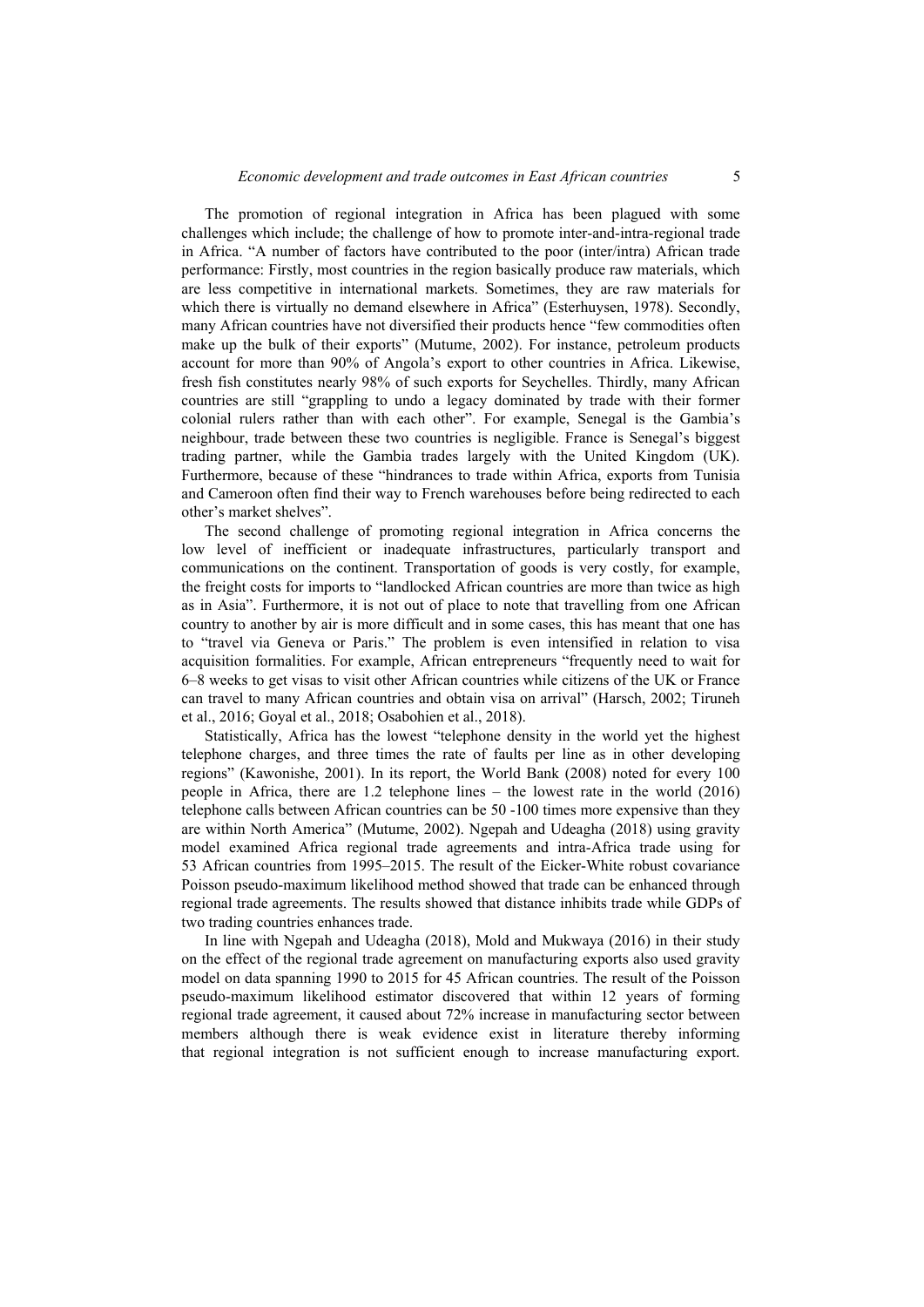The study, however, focused on manufacturing export. Hailu (2014) examined the challenges and prospect of regional economic integration in Africa and found that trade openness and FDI has helped most African countries to develop since the last two decades.

Akin to Hailu (2014), Saygili et al. (2018) validated the study by using four different scenarios estimated the costs and benefits of tariff reduction in intra-African trade. The results showed the existence of long-run welfare gains, output expansion, and an increase in employment as well as intra-Africa trade growth. In the short run, there is however, the tariff revenue losses and unequal distribution of adjustment costs that may delay the process of negotiation. Mevel and Karingi (2012) examined the constraints on intra-African trade using modelling international relationships in applied general equilibrium (MIRAGE) computable general equilibrium model. The result of their findings from 27 countries/regions (16 African countries and 6 regions) showed that continental free trade area would increase trade within Africa while the elimination of tariff barriers is not adequate for doubling by 2022 the share of intra-Africa trade.

However, the adoption of non-tariff measures like reducing customs procedures and port handling can help in attaining the goal. The efforts at making the world a global market has been into play since trade originated. The efforts in this 21st century however, have got more attention as it has now been recognised by the United Nations that one of the means of attaining sustainable development is through global partnership. Integration of economies is inevitably a medium of achieving the goal of development as some economists have the opinion that economic integration of developed economies culminates into long term growth of these economies (Rivera-Batiz and Romer, 1991). This could probably be one of the reasons for growth rate disparity between developed and developing economies.

Economic integration in Africa has seemed far-fetched as efforts geared towards achieving integration has been ineffective which can be seen in the poor economic and political performance of the continent compared to other economies like the European Union. According to Mistry (2000), integration in African economies has not been seen as a way for the economies in Africa to cope with the rapidly globalising world which accompanies increasing competitiveness. Since the independence of African economies from the colonial rule, some African economies despite the endowment of natural resources have still been economically unviable for decades because the economies are making more effort at remaining politically separated and convincing themselves of economic fusion at arm's length (Mistry, 2000).

The East African Community (EAC) is said to be rich in history as it was first established by the colonials in 1919 as a customs union which involved just Kenya and Uganda until Tanzania joined in 1927 to make common market and economic integration in East Africa was believed to be more advanced in the region before independence (Nye, 1963). The EAC had more mobility of goods, labour and capital as the community engaged in a common currency, common postal and telecommunication union, a common airline and a common secretariat. The greatest period of growth in the African market was between the 1940s and 1950s was also the period of increasing frictions as a result of independence bringing about territorial awareness to the individual states.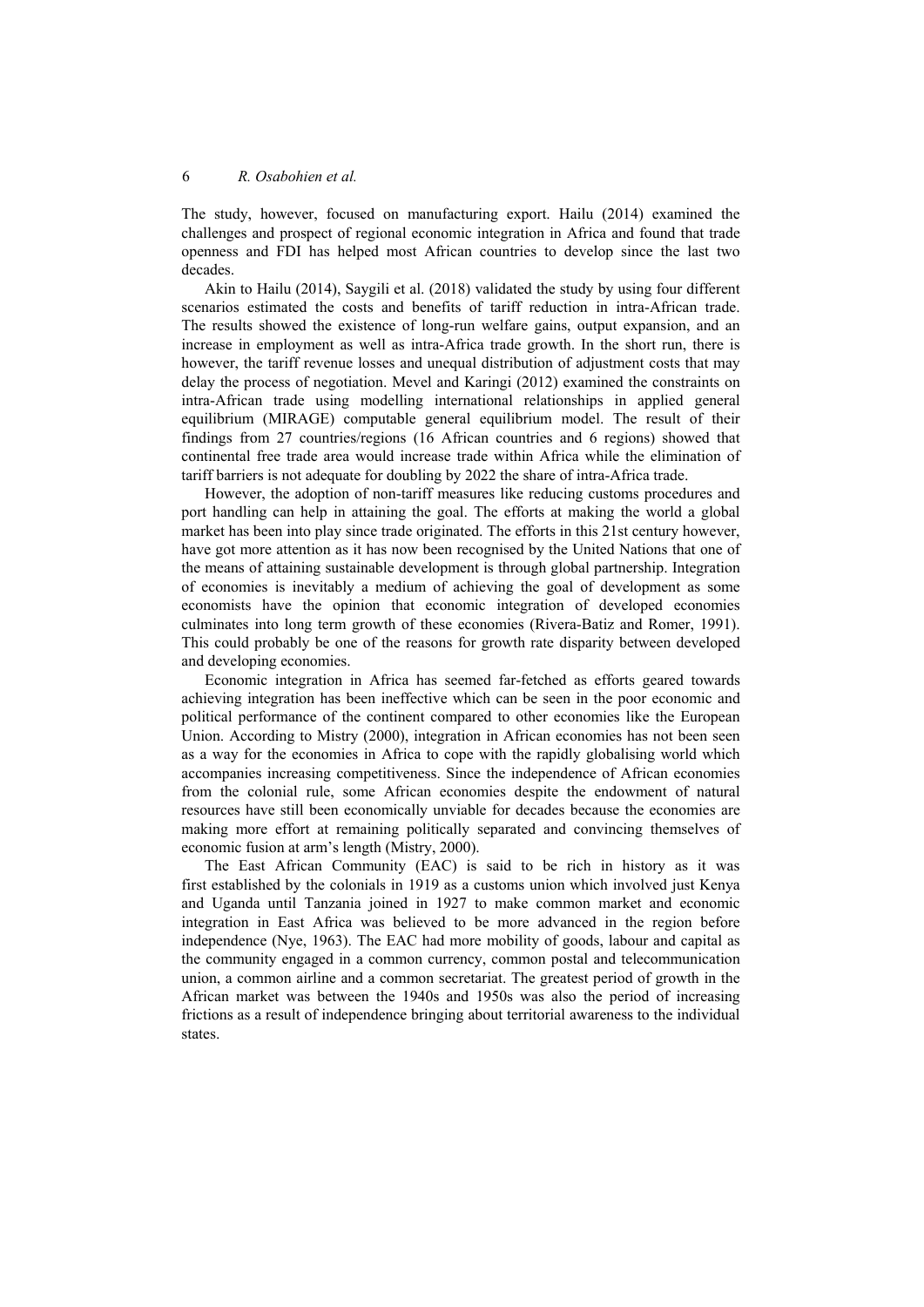**Table 1** Intra-trade and extra-trade of country groups by product, annual (all products)

| Year                 |                                                                                   | 2000                     |                         |                 | 2005                     |                        |                 | 2010                     |                         |                 |                          | 2015                    |                            |                 | 2017                     |                         |
|----------------------|-----------------------------------------------------------------------------------|--------------------------|-------------------------|-----------------|--------------------------|------------------------|-----------------|--------------------------|-------------------------|-----------------|--------------------------|-------------------------|----------------------------|-----------------|--------------------------|-------------------------|
| Partner              | Intra-<br>dno.f8                                                                  | Rest of<br>region<br>the | Rest of<br>world<br>the | group<br>Intra- | Rest of<br>region<br>the | Rest of<br>word<br>the | group<br>Intra- | Rest of<br>region<br>the | Rest of<br>world<br>the | group<br>Intra- | Rest of<br>region<br>the | Rest of<br>world<br>the | trade of<br>group<br>Total | group<br>Intra- | Rest of<br>region<br>the | Rest of<br>world<br>the |
| Developing economies | 40.68                                                                             | I                        | 59.32                   | 46.26           | I                        | 53.74                  | 54.65           | I                        | 45.35                   | 58.00           | I                        | 42.00                   | 100.00                     | 57.19           |                          | 42.81                   |
| Transition economies | 21.11                                                                             | $\overline{\phantom{a}}$ | 78.89                   | 18.84           | I                        | 81.16                  | 17.63           | $\overline{\phantom{a}}$ | 82.37                   | 15.69           | $\overline{\phantom{a}}$ | 8431                    | 100.00                     | 16.61           | I                        | 83.39                   |
| Developed economies  | 75.82                                                                             | I                        | 24.18                   | 74.97           | I                        | 25.03                  | 68.61           | $\overline{\phantom{a}}$ | 31.39                   | 67.67           | $\overline{\phantom{a}}$ | 32.33                   | 100.00                     | 67.62           | I                        | 32.38                   |
| Africa               | 9.32                                                                              | 0.00                     | 90.68                   | 9.51            | 0.00                     | 90.49                  | 13.88           | 0.00                     | 86.12                   | 17.81           | 0.00                     | 82.19                   | 100.00                     | 16.65           | 0.00                     | 83.35                   |
| East Africa          | 12.49                                                                             | 43.58                    | 87.51                   | 16.37           | 43.03                    | 83.63                  | 13.66           | 53.48                    | 86.34                   | 16.36           | 47.02                    | 83.64                   | 100.00                     | 14.12           | 49.48                    | 85.88                   |
| Central Africa       | 0.87                                                                              | 52.43                    | 99.13                   | 1.14            | 66.49                    | 98.86                  | 1.97            | 66.56                    | 98.03                   | 1.81            | 75.10                    | 98.19                   | 100.00                     | 1.92            | 77.55                    | 98.08                   |
| North Africa         | 2.56                                                                              | 18.87                    | 97.44                   | 2.96            | 18.46                    | 97.04                  | 3.75            | 28.81                    | 96.25                   | 5.86            | 33.68                    | 94.14                   | 100.00                     | 4.71            | 42.17                    | 95.29                   |
| Southern Africa      | 3.01                                                                              | 82.38                    | 96.99                   | 2.56            | 84.36                    | 97.44                  | 14.74           | 49.39                    | 85.26                   | 16.26           | 48.05                    | 83.74                   | 100.00                     | 13.60           | 50.99                    | 86.40                   |
| West Africa          | 9.49                                                                              | 24.50                    | 90.51                   | 9.73            | 30.65                    | 90.27                  | 7.77            | 53.66                    | 92.23                   | 10.03           | 38.66                    | 89.97                   | 100.00                     | 10.21           | 33.69                    | 89.79                   |
|                      | Source: Authors' Computation, 2019 using data from UNCTAD STAT. Total Trade = 100 |                          |                         |                 |                          |                        |                 |                          |                         |                 |                          |                         |                            |                 |                          |                         |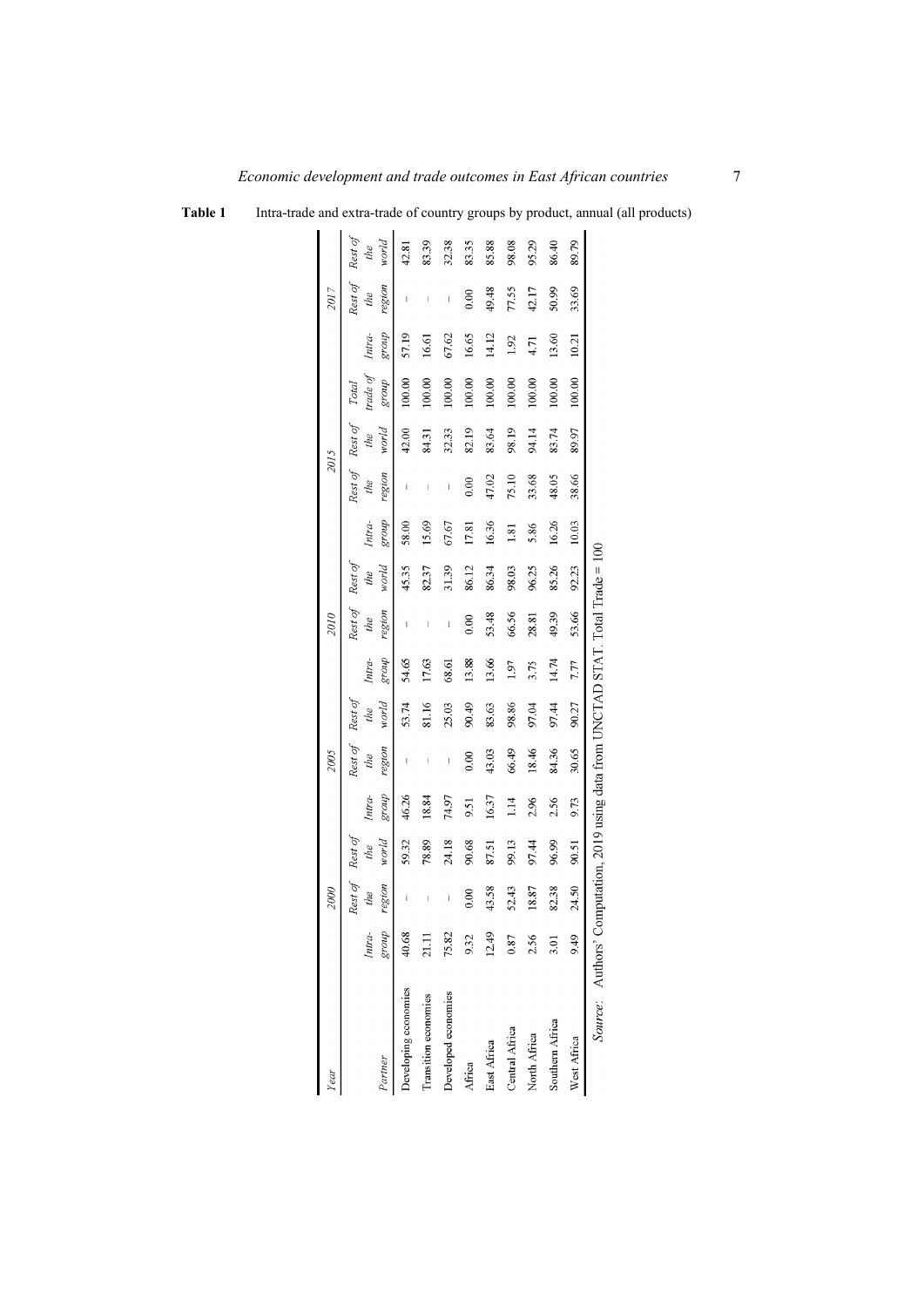The new EAC, although not yet a federation was established officially on 7 July, 2000, consisting of six member countries; Kenya, Uganda, Tanzania, Rwanda, Burundi, and South Sudan with South Sudan is the newest member state as it joined EAC in March 2016 (Hamad, 2016). Regional Integration has been explained by Hamad (2016) as the process by which two or more nation-states agree together to achieve peace, stability and wealth as one. Whereas, regional economic integration explains economic integration with the limit to a particular region. That is, regional economic integration is a form of agreement nation-states in the same region defined by geography to reduce and/or eliminate trade tariffs and non-trade tariffs to facilitate mobility of goods and services as well as factors of production. Carbaugh (2004) defined economic integration as the elimination of restrictions to international trade, payments and factor mobility.

With the lessons learnt from the collapse of EAC in 1977, the goal of the new EAC is to become a monetary union. This will be an incremental development from the phases of the common market (kicked off 2005), Customs Union (2005), Federation (2016) and finally single currency (2018). The custom union that commenced in 2005 as stipulated was executed gradually to a free trade regime in 2010. The EAC common market commenced July 2010 and the member states embarked on the creation of East African monetary union (Clarke, 2009). That EAC has what it takes to actualise the singles currency federation is still under debate. According to Hamad (2016), the EAC integrates through the neo-functionalism strategy as the operational techniques of EAC are centred around a market-oriented and people-centred organisation. Neo-functionalism being a theory that was first developed by Ernst Haas explains the process of regional integration proceeding from spill-over process where the aim of achieving integration in other sector leads to the integration of an individual sector (Collins, 1998; Goyal et al., 2016).

### *2.2 Stylised facts*

Table 1 shows the annual intra and extra group distribution of product by region over some period. Statistics show that there is a steady increase in intra-group trade in developing economies over the years from 40.68 in 2000 to 58 in 2015 which however declined to 57.19 in 2017. Trade with the rest of the world in developing economies took a reverse order from intra-group trade as statistics show that there was a consistent decline in extra-trade of the group from 59.32 in 2000 to 42 in 2015, which was followed by a slight increase to 42.81 in 2017.

The trend of trade in developed economies show that there is a consistent decline in intra-group trade while trade with the rest of the world consistently increases over the years from 24.18 to 32.38 in 2000 and 2017 respectively. While trade with all member of the group in transition economies experience a downward decline until 2015, extra-trade of the group continuously increased until 2015 before a slight decline from 84.31 in 2015 to 83.39 in 2017. Intra-trade group in African increased and almost doubled by 2015. Statistics show that intra-trade group was 9.32 in 2000 which increased to 17.81 in 2015 before a slight decline in 2017 to 16.65. This is a landmark improvement in trade with member countries which may be attributed to several measures put in place by the government to enhance trade within the region.

The descriptive statistics results in Table 1 show that East Africa had a steady increase in intra-group trade throughout the years of study. In 2000, West Africa was the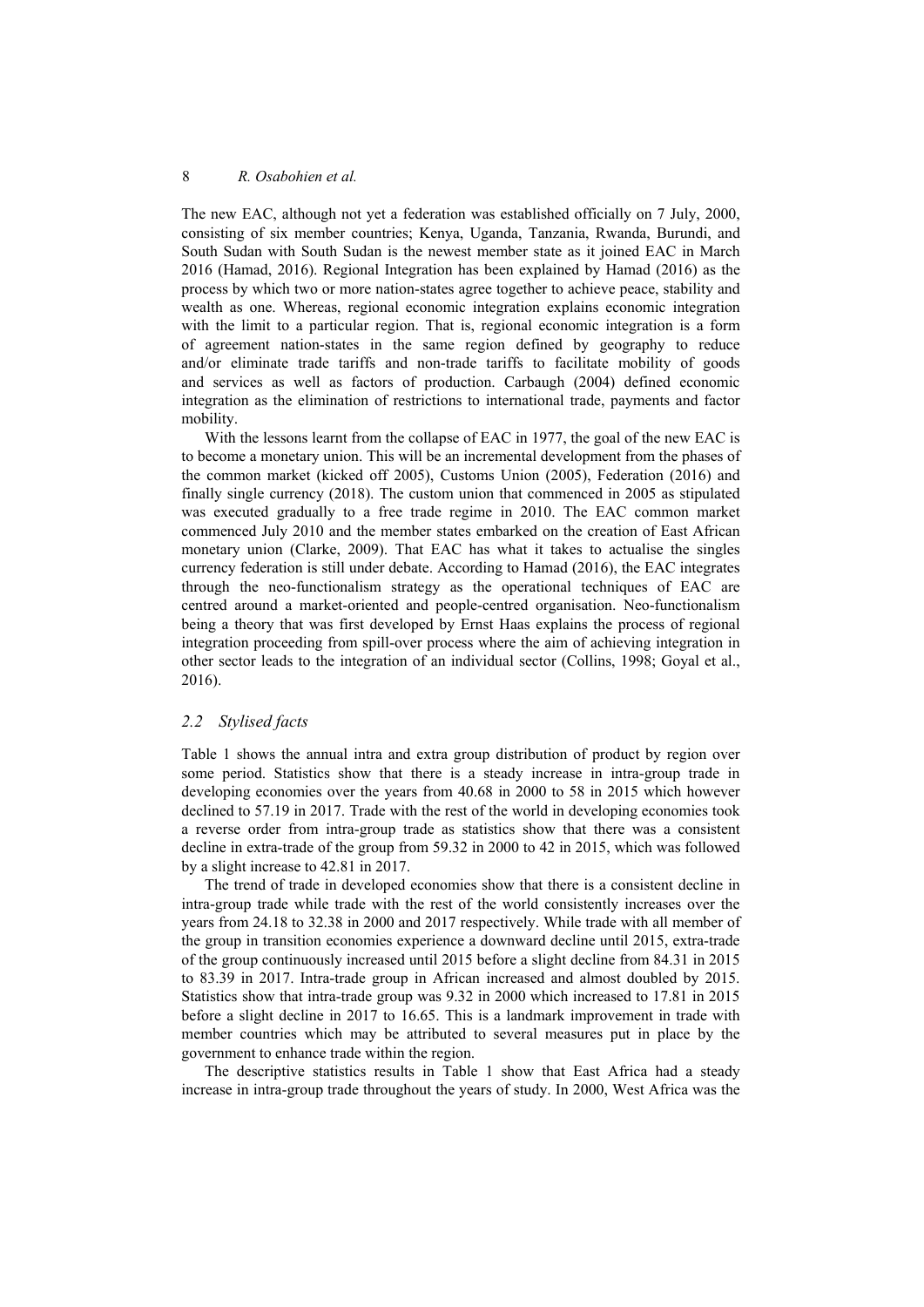second highest region trading with all members of the group followed by Southern Africa and North Africa. Although all regions experienced an increase in the volume of trade, by 2010, Southern Africa became the second highest intra-trade region followed by West Africa. Figure 1 show that developing economies trade with other members of the group. The figure also shows that there was a decline in trade between 2010 and 2011, which was followed by an increase until 2014 before the sight decline. African countries in the likes of Central Africa, East Africa, North Africa, and Southern Africa follow similar trade trend over the years.



**Figure 1** Africa's intra-group trade (see online version for colours)

*Source*: Authors' Compilation, 2019

### *2.3 Theoretical framework*

The theoretical premise of this study is based on the theory of integration known as intergovernmentalism. This theory was initially proposed by Stanley Hoffmann and refined by Andrew Moravcsik. According to Abbiss and Laursen (2008), the Andrew Moravscik theory of Inter-governmentalism has become an important reference point for recent studies on integration. The theory of inter-governmentalism suggests that government control the level and speed of integration. Hoffman argued that every international system owes its inner logic and it is unfolding to the diversity of domestic determinants, geo-historical situations and outside aims among its units. The diversity sets a limit to the degree to which the 'spill-over' process can function. "It restricts the domain in which the logic of functional integration operates to the area of welfare". He advanced the suggestion that "in areas of key importance to the national interest, nations prefer the certainty, or the self-controlled uncertainty, of national self-reliance, to the uncontrolled uncertainty of integration" (Hoffman, 1966).

Moravcsik (2006) in advancing liberal inter-governmentalism argues that integration goes as far as member states want it to go and European institutions exist due to the deliberate will of member states to satisfy their interests and are instruments for achieving member states' objectives. For liberal inter-governmentalists, the member states of a regional integration arrangement (for instance, EU member states) are unitary rational actors that are in control of the process of integration and they believe that the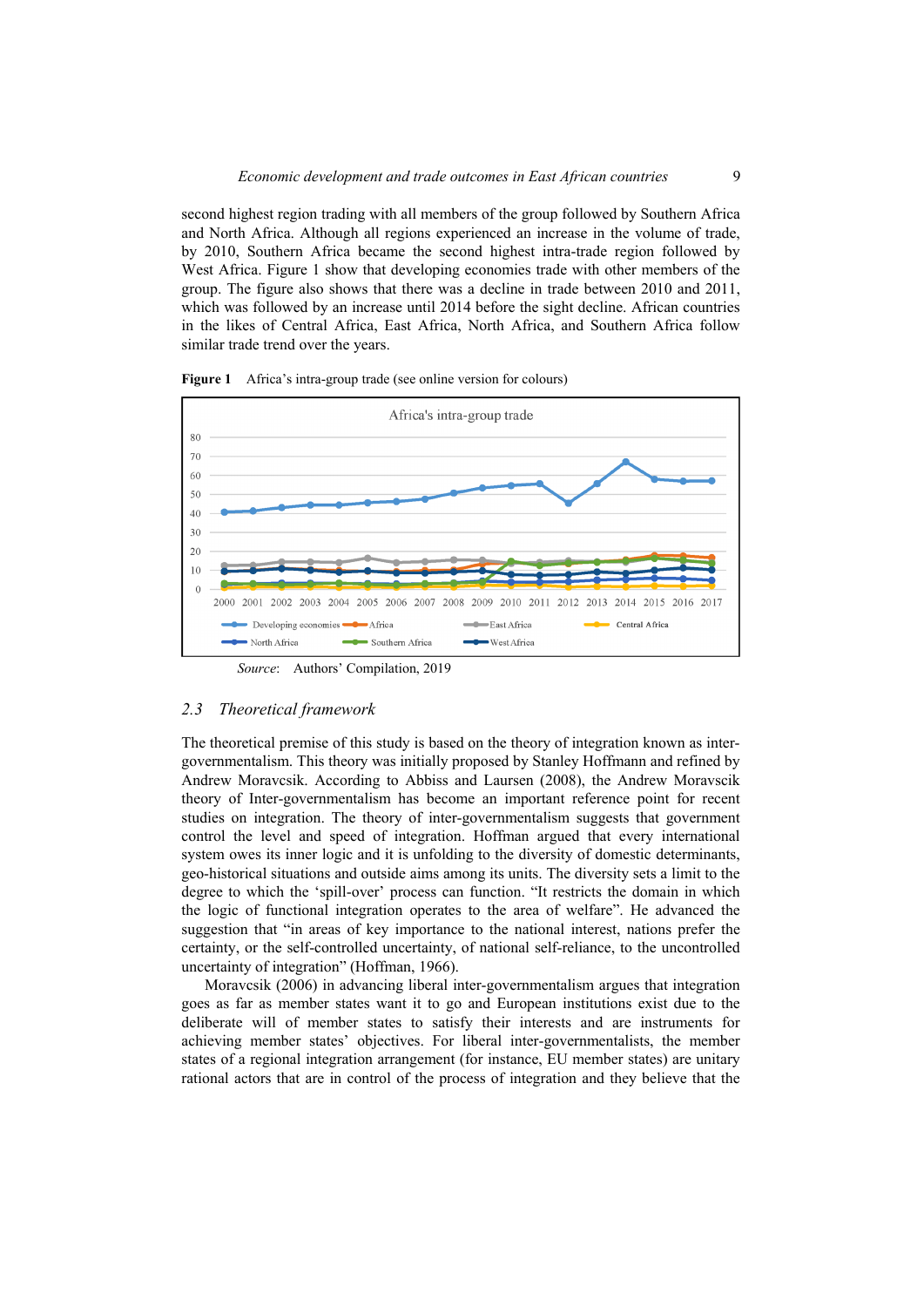institutions do not play an important role in big decisions. Institutionalists criticise inter-governmentalists for the latter is failure to attribute an important role for institutions. This means that in spite of the fact that a country is a member of an organisation, she still can take some decisions on her own within the economy without necessarily relying on the organisation entirely.

## **3 Methodology**

### *3.1 Model specification*

The model specification provides a general view of the basic variables utilised during the analysis. The functional form of the model is given as:

$$
\text{HDI}_{it} = f(\text{FDI}_{it}, \text{GFCF}_{it}, \text{TAG}_{it}, \text{TOP}_{it}) \tag{1}
$$

Given that, there is an assumption of linear relationship between the dependent and independent variables, the explicit form of the model seen below as:

$$
HDI_{ii} = \beta_0 + \beta_1 FDI_{ii} + \beta_2 GFCF_{ii} + \beta_3 TAG_{ii} + \beta_4 TOP_{ii} + \mu_{ii}
$$
 (2)

where HDI<sub>*it*</sub> is human development indicator as a measure for economic development of country *i* at time *t*, this is the dependent variable. FDI<sub>*it*</sub> is FDI as a measure of the foreign direct inflows of country *i* at time *t.* GFCF is a measure of gross fixed capital formation of country *i* at time *t*. TAG<sub>*it*</sub> is a measure of a trade agreement of country *i* at time *t*. TOP $_{it}$  is a measure of trade openness of country *i* at time *t*.

## *3.2 Fixed and random effect model*

The specified empirical model was estimated using the fixed and random effect model as used in Osuma et al. (2018). This study explains these two common panel data estimation techniques. The panel data, which combines both time series and cross-sectional data, is estimated using a fixed effect or random effect model.

$$
y_{it} = X_{it}' \beta + \varepsilon_{it} \tag{3}
$$

$$
\mathcal{E}_{it} = \mathcal{V}_{it} + \mathcal{U}_{it} \tag{4}
$$

In the fixed effect model, the  $u_i$  are treated as n constants specific to each unit of observation. The least squares dummy variable (LSDV) estimator gives the fixed effect and  $\beta$ <sup> $\hat{ }$ </sup><sub>FE</sub> is always consistent, but not efficient.

$$
y_{it} = \alpha_i + X_{it}' \beta + v_{it} \tag{5}
$$

In the random effect model, the  $u_i$  are treated as independently disturbed random variables with  $u_i \sim iid \ (\mu, \sigma^2 u)$ . The feasible generalised least square (FGLS) estimator gives the random effect, and  $\beta^{\hat{}}_{RE}$  is consistent and efficient if *E* ( $u_i|x_{ii}$ ) = 0.

$$
y_{it} = \alpha_i + X_{it}' \beta + (v_{it} + u_{it})
$$
\n<sup>(6)</sup>

To test if the random effect model is better than the fixed effect model, the Haussmann test was carried out.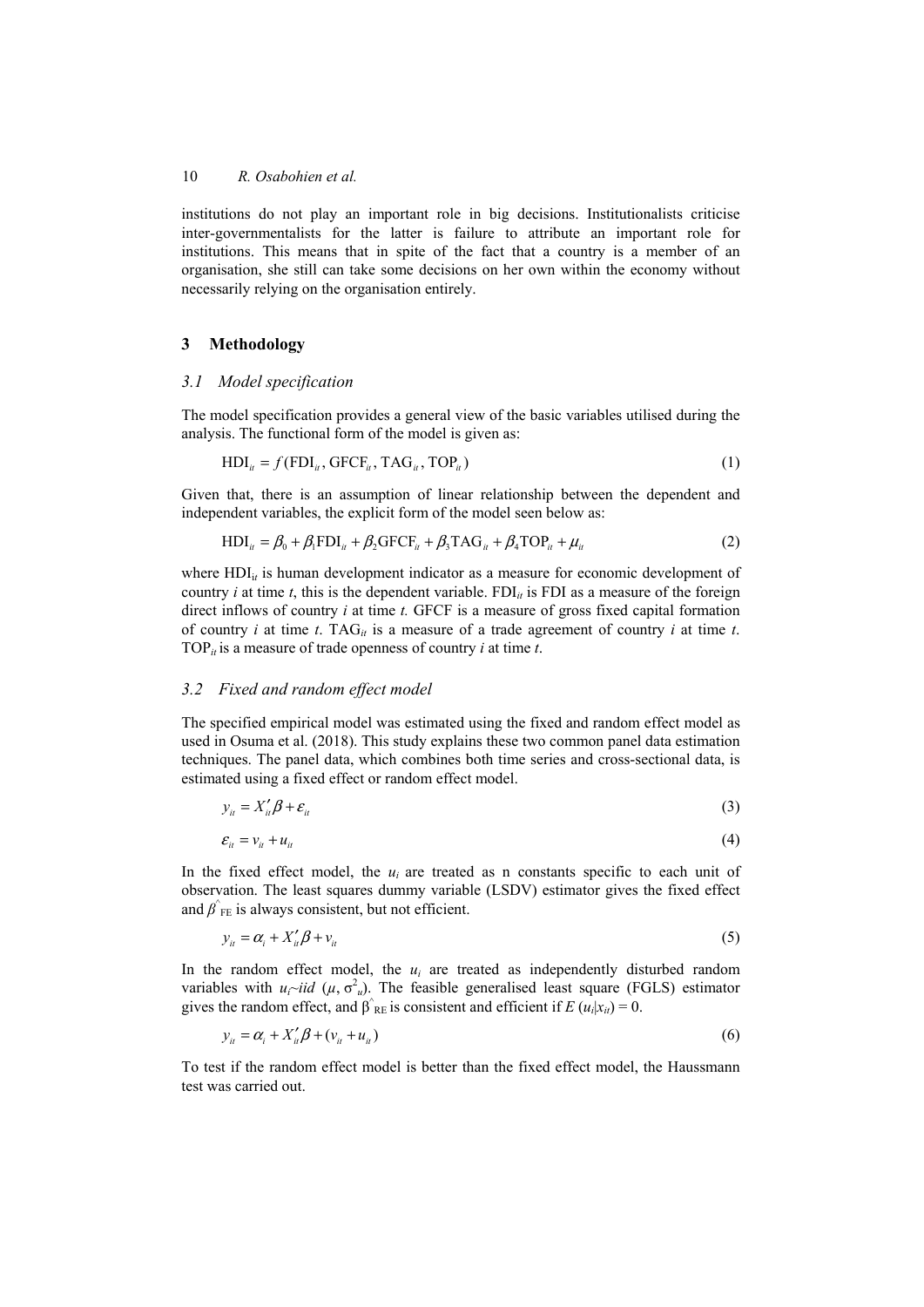$$
H_0: \beta^{\sim}{}_{FE} - \beta^{\sim}{}_{RE} = 0; H_1: \beta^{\sim}{}_{FE} - \beta^{\sim}{}_{RE} \neq 0
$$

If the Hausman test rejects the null hypothesis, it implies that the fixed effect remains consistent while random effect model is inconsistent, meaning that the fixed effect model is preferred. On the other hand, if the Hausman test rejects the alternative hypothesis, it implies that fixed effect and random effect are both consistent and random effect is efficient, implying that the random effect model is preferred.

### *3.3 Data source*

This study used panel data for a period of 28 years (1990–2017) from seven East African countries out of twelve East African countries due to the availability of data. The data was sourced from world development indicators (WDI). The variables include; human development index proxy for economic development, FDI, gross fixed capital formation, trade agreement and trade openness, as presented in Table 2.

| Data                                                               | Identifier  | Source | Definition                                                                                                                                                                                                                                                                                                                                      | Measurement             |
|--------------------------------------------------------------------|-------------|--------|-------------------------------------------------------------------------------------------------------------------------------------------------------------------------------------------------------------------------------------------------------------------------------------------------------------------------------------------------|-------------------------|
| Human<br>development index<br>proxy for<br>economic<br>development | HDI         | HDI    | The Human Development Index provides a<br>composite measure of development using<br>metrics of life expectancy, literacy, educational<br>enrolment and gross domestic product (GDP)<br>per capita to determine economic development<br>(UN, 2018)                                                                                               | a, b, c, d              |
| Foreign direct<br>investment                                       | <b>FDI</b>  | WDI    | Foreign direct investment, net inflows                                                                                                                                                                                                                                                                                                          | $%$ GDP                 |
| Gross fixed capital<br>formation                                   | <b>GFCF</b> | WDI    | Gross fixed capital formation is essentially a net % GDP<br>investment. It is a component of the expenditure<br>method of calculating GDP                                                                                                                                                                                                       |                         |
| Trade agreement                                                    | <b>TAG</b>  | WDI    | Taxes on exports (% of tax revenue)                                                                                                                                                                                                                                                                                                             |                         |
| Trade openness                                                     | <b>TOP</b>  | WDI    | Trade openness refers to the inward or outward<br>orientation of a given economy. The inward one<br>means the economies that overlook or unable to<br>take advantage of the opportunities to trade with<br>other countries, while the outward orientation is<br>referred to as when the economy takes full<br>advantage of trade opportunities. | (Export-<br>import)/GDP |

**Table 2** Variable descriptions

 $a =$  life expectancy at birth (to assess long and healthy life);  $b =$  adult literacy (percentage of population over 15 years who can read and write);  $c =$  educational enrolment rates (percentage of population in relevant age cohort enrolled in primary secondary and tertiary education);  $d =$  gross domestic product (GDP) per capita (to assess standard of living).

*Source*: Authors' Compilation, 2019

### **4 Results**

The results presented in this section of the study are in two folds: the descriptive or summary statistics and the econometric results. The descriptive statistics gives summary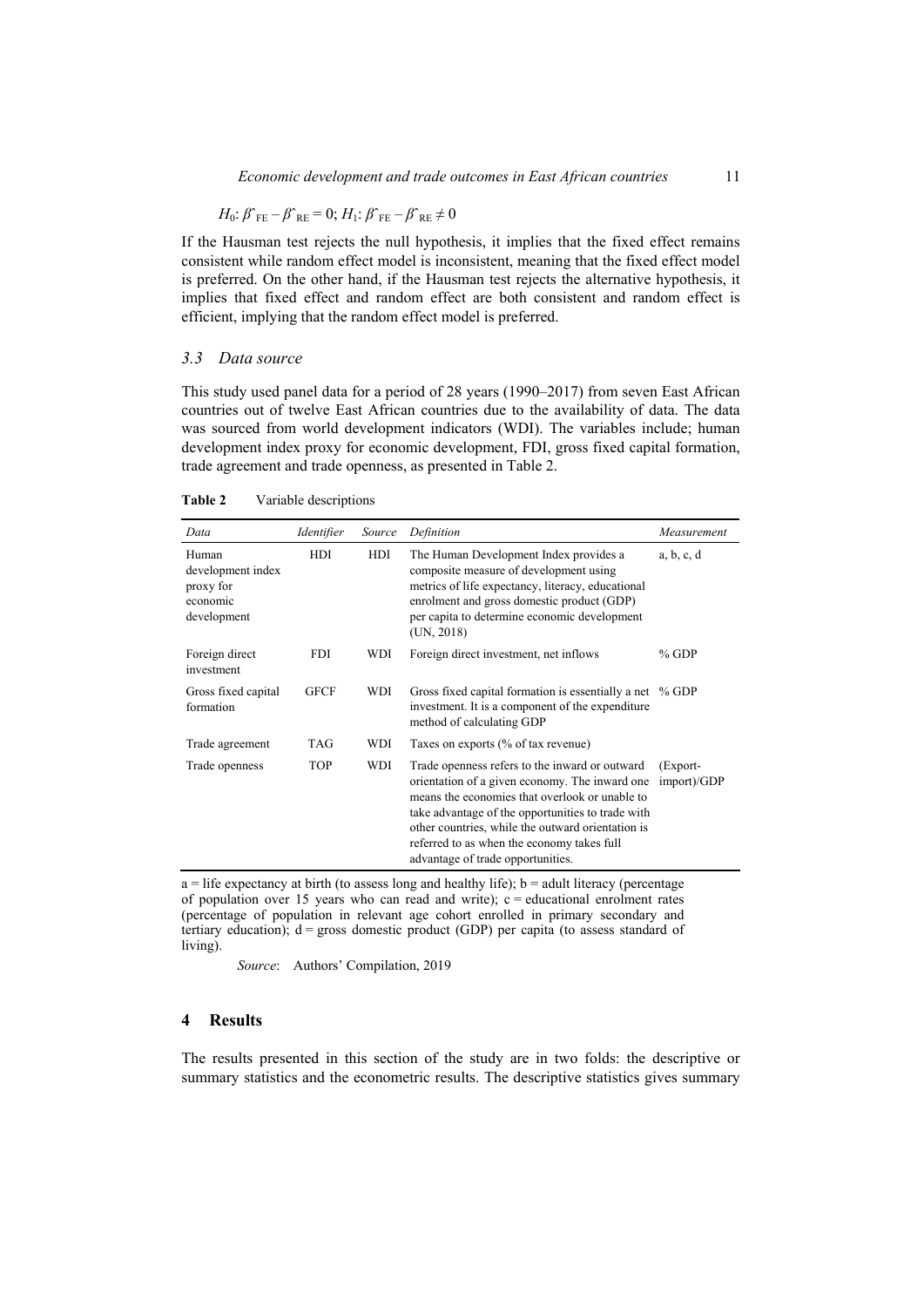of the variables that were engaged in the study, while the econometric aspect of the result presents the estimates obtained from the random and fixed effects regression model.

## *4.1 Descriptive statistics*

The features of the variables in this study are been examined through the descriptive analysis which gives the summary of the variables and their measurement. This subsection indicates the statistical analysis of variables in the study - human development index (HDI), FDI, trade agreement (TAG) and trade openness (TOP). It also indicates the mean which is referred to as the sum of all the values in the data group divided by the total number of the values, median is the middle value of each variable in the dataset, standard deviation which is the positive square root of the variance, minimum value which is the lowest number in a set of data, maximum value which is the highest number in the set of data and range which is the difference between the highest and the lowest number in the data, skewness which shows the degree of asymmetry of the distribution and this could be negatively or positively skewed. Looking at the kurtosis which measures the degree to which the frequency distribution is focused about its mean, it could be mesokurtic (when the kurtosis coefficient is  $= 3$ , platykurtic (when the kurtosis coefficient is  $\leq$ 3) and leptokurtic (when the kurtosis coefficient is  $\geq$ 3) as presented in Table 3.

| Diagnostic          | Human<br>development | Foreign direct<br>investment | Gross fixed capital<br>formation | Trade agreement | Trade<br><i>Openness</i> |
|---------------------|----------------------|------------------------------|----------------------------------|-----------------|--------------------------|
| Mean                | 0.46                 | $-0.056$                     | 19.85                            | 0.01            | 325,353                  |
| Minimum             | 0.19                 | $-0.61$                      | 2.00                             | $-0.01$         | $-2,254,311$             |
| Maximum             | 0.79                 | 0.06                         | 43.05                            | 0.09            | 7,166,385                |
| Std. Dev.           | 0.13                 | 0.01                         | 6.57                             | 0.02            | 1,393,424                |
| <b>Skewness</b>     | 0.49                 | 2.30                         | 0.27                             | 1.89            | 3.58                     |
| (probability)       | (0.00)               | (0.00)                       | (0.12)                           | (0.00)          | (0.00)                   |
| Kurtosis            | 3.25                 | 6.72                         | 3.91                             | 7.05            | 15.83                    |
| (probability)       | (0.36)               | (0.00)                       | (0.03)                           | (0.00)          | (0.00)                   |
| <b>Observations</b> | 196                  | 196                          | 196                              | 196             | 196                      |

Table 3 Summary statistics of the variables

*Source*: Authors' Computation, 2019

Table 3 presents the statistical summary of each variable used in this study. Human development index (HDI) had an average value of 0.46and it ranged between –0.19 to 0.79 during the period of study. The result also showed the dispersion of Human Development Index around the mean value was 0.132. The skewness value of 0.49, which is below the threshold of zero indicated that the Human development index is negatively skewed. The kurtosis coefficient  $\geq$ 3, this indicates that the Human development index is leptokurtic. The normality of the series was tested by skewness/kurtosis normality test; the null hypothesis of this test states that the series are normally distributed but the *p-value* of the test showing 0.36%, which is greater than the 5% significance level, revealed that HDI is normally distributed.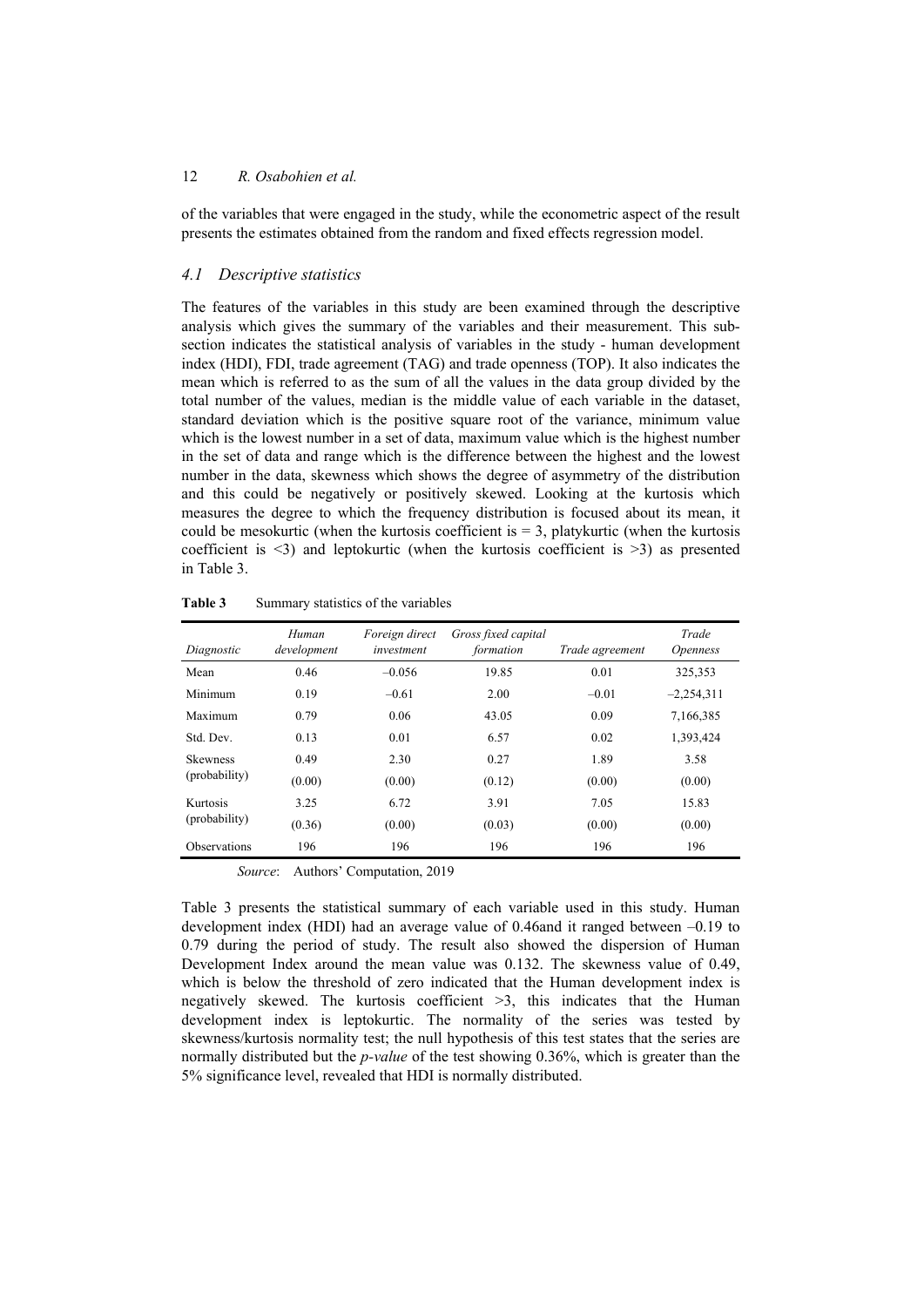The average of FDI during the study period is 0.06 and it ranged between  $-0.61$  to 0.06; the result also disclosed the dispersion of the FDI around the mean value is 0.0148; this is an indication that the series sparingly spread around the mean, the FDI of the sampled firms over the examined year clustered around the mean. The skewness value of 2.304463 which is above the threshold of zero indicated that FDI is positively skewed. The kurtosis coefficient >3 indicates that FDI is leptokurtic. The normality of the series was tested by skewness/kurtosis normality test; the null hypothesis of this test states that the series are normally distributed but the *p-value* of the test showing 0%, which is lower than the 5% significance level, revealed that FDI is not normally distributed.

Gross fixed capital formation (GFCF) on the hand had an average of 19.85, which ranged between 2.00 and 43.05. The result also showed the dispersion of gross fixed capital formation around the mean value was 6.7. The skewness value of 0.267 is above the threshold of zero, this indicates that GFCF is positively skewed. The kurtosis coefficient >3 indicates that board nationality is leptokurtic. The normality of the series was tested by skewness/kurtosis normality test; the null hypothesis of this test states that the series are normally distributed but the *p-value* of the test showing 0.12%, which is higher than the 5% significance level; this reveals that GFCF is normally distributed.

The average of trade agreement (TA) during the years under review is 0.016 and it ranges from –0.01 to 0.911. The result also revealed the dispersion of trade agreement around the mean value is 0.01; this is an indication that the series is spread sparingly around the mean, the TA of the sampled firms over the examined year clustered around the mean. The skewness result of  $-1.89$ , which is above the threshold of 0 shows that TA is positively skewed, this is also reflected in the kurtosis which showed a result of 7.05 in excess of the threshold of 3 means. This implies that the series is leptokurtic; the null hypothesis of this test states that the series are distributed normally but the *p-value* of the test showing 0%, which is lesser than the 5% significance level, revealed that board size (BS) is not normally distributed. Trade openness (TOP) had an average value of 3,253,534 and it ranged between –2,254,311 and 7,166,385 during the period of study. The result also showed that the dispersion of trade openness around the mean value was 1,393,424. The skewness value of 3.58 is above the threshold of zero, this indicates that TOP was positively skewed. The kurtosis coefficient >3 indicates that trade openness is leptokurtic. The normality of the series was tested by skewness/kurtosis normality test; the null hypothesis of this test states that the series are normally distributed but the *p-value* of the test showing 0% is lesser than the 5% significance level, this indicates that (TOP) is normally distributed.

#### *4.2 Econometric result*

The econometric result from the fixed and random effects regression model for the sample of selected East African countries (due to the availability of data) between 1990 and 2017 as shown in Table 4. The table contains the estimated parameter and the *t*-statistics obtained from the regression of equation (2), using the human development index (HDI) as a proxy for economic development (dependent variable). This study made use of the random effect model of estimation, the *Hausman* test was carried out to decide between the fixed effect model and random effect model, based on the probability value of the *Hausman* test, the random effect model was found to be more suitable.

From the results obtained, a 1% increase in FDI will lead to approximately 1%, 3% and 2% respectively increase in the economic development of East African countries.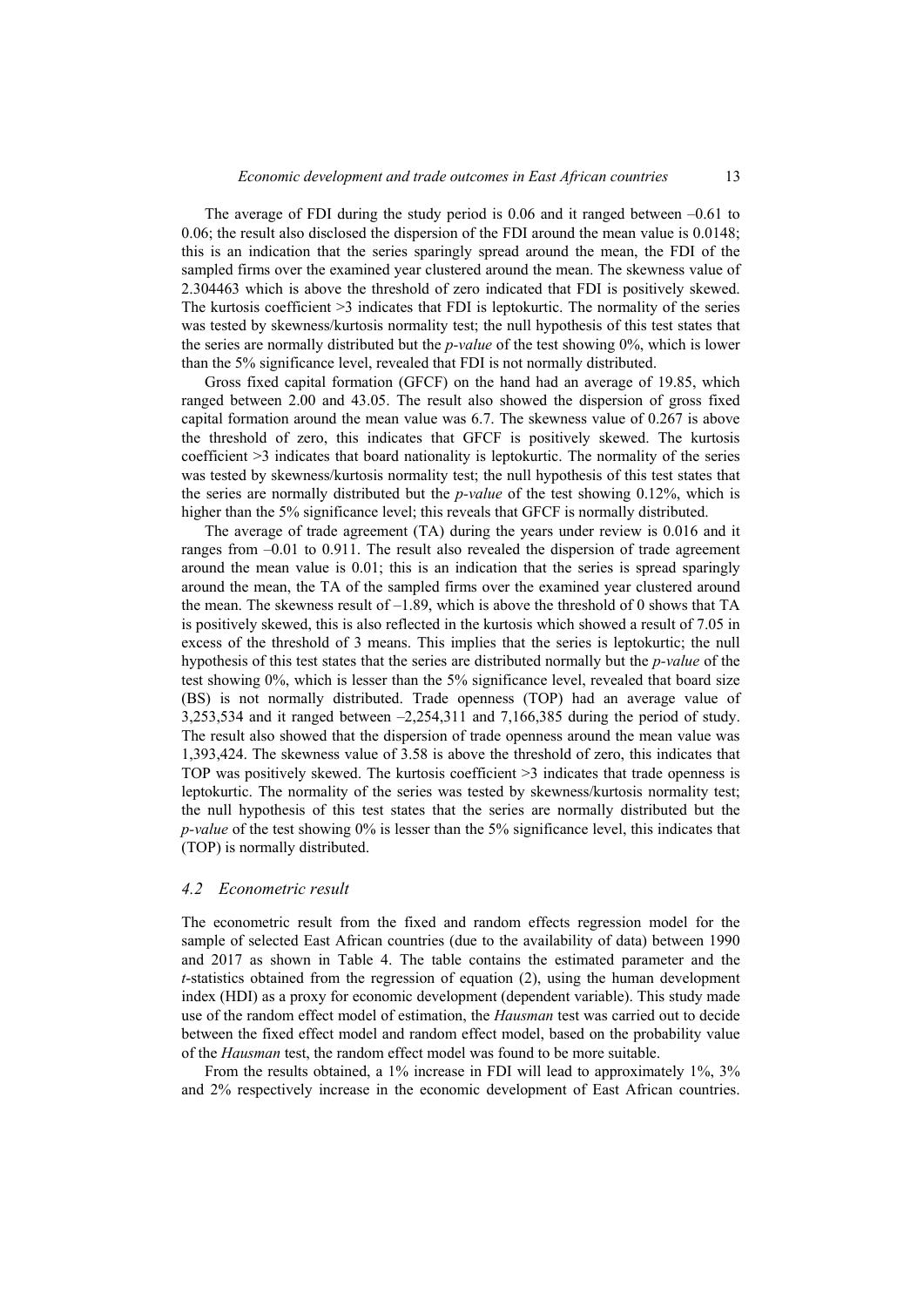The implication of this is that FDI and foreigners are required to boost the economic development of any economy. This finding supports the assertion of Wamboye et al. (2013). Wamboye et al. (2016) opined that proponents of the free market system have strongly pushed for integrating Africa into the global financial system in order to attract FDI and other portfolio-type investments necessary for the stimulation of local investment for the desired level of economic development. Also, to achieve sustainable and inclusive economic development, local investment in micro, small and medium enterprises (MSMEs), infrastructure and other key areas of the economy should be made to attract (Goyal et al., 2016).

| Method                                                                                                           |         | POOLED OLS            |             | Fixed effects         |           |         | Random effects                   |         |
|------------------------------------------------------------------------------------------------------------------|---------|-----------------------|-------------|-----------------------|-----------|---------|----------------------------------|---------|
| Variables                                                                                                        | Coeff.  | T-stat                | Probability | Coeff.                | t-stat    | P-value | Coeff.                           | Z-stat  |
| Foreign direct investment                                                                                        | 0.01    | $2.45*$               | $0.01*$     | 0.03                  | 0.19      | 0.84    | 0.02                             | 0.23    |
| Gross fixed capital<br>formation                                                                                 | 0.09    | $5.75*$               | $0.00*$     | 0.03                  | $3.35*$   | $0.00*$ | 0.03                             | 3.43    |
| Trade agreement                                                                                                  | 0.05    | $-0.83$               | 0.40        | 0.02                  | $5.31*$   | $0.00*$ | 0.02                             | 5.34    |
| Trade openness                                                                                                   | $-0.02$ | $2.48*$               | $0.01*$     | $-0.09$               | $-1.78$   | 0.07    | $-0.09$                          | $-1.76$ |
| Constant                                                                                                         | 0.26    | $8.37*$               | $0.000*$    | 0.36                  | $23.09**$ | $0.00*$ | 0.36                             | 6.11    |
|                                                                                                                  |         | $R$ -squared = 0.35   |             | $R$ -squared = 0.39   |           |         | $R$ -squared = 0.39              |         |
|                                                                                                                  |         | $F_{(4-191)} = 11.75$ |             | $F_{(4.185)} = 30.58$ |           |         |                                  |         |
|                                                                                                                  |         | $Prob > F = 0.0000$   |             | $Prob > F = 0.0000$   |           |         | Prob $>$ chi <sup>2</sup> = 0.00 |         |
| Hausman Test: $Chi2(1) = 0.03$ , Prob > chi <sup>2</sup> = 0.8645                                                |         |                       |             |                       |           |         |                                  |         |
| Breusch and Pagan Lagrangian multiplier: $Chi2(1) = 1333.20$ , Prob > chi <sup>2</sup> = 0.0000                  |         |                       |             |                       |           |         |                                  |         |
| Breusch-Pagan/Cook-Weisberg test for heteroscedasticity: $Chi_{(1)}^2 = 0.48$ , Prob > chi <sup>2</sup> = 0.4895 |         |                       |             |                       |           |         |                                  |         |
| Wooldridge test: $F_{(1,6)} = 8326.351$ , Prob > $F = 0.0000$                                                    |         |                       |             |                       |           |         |                                  |         |

Table 4 Econometric results

\* and \*\* means that coefficients are statistically significant of significance at 1% and 5% level respectively.

*Source*: Authors' Computation, 2019

Similarly, a 1% increase in gross fixed capital formation will lead to approximately 9% and 3% respective increase in economic development meaning that investment and capital inflows, while trade agreement leads to 5% and 9% respectively increase in economic development. On the hand, trade openness was observed to have a negative effect on economic development of East African economies, this implies that East African region; though, open to trade, the rate of import is greater than the rate of export, thus leading to dumping. It can inferred that the more African countries are opened to trade, the more vulnerable they become to dumping due to the low level of productivity leading net import (export greater than import, deficit terms of trade).

As pointed out earlier, in order to determine the most appropriate method of estimating the regression model among pooled OLS, fixed effects and random effects results as presented in Table 5, the Hausman test was carried out; and based on the result of the test as shown in Table 4 which stated that pooled OLS is the most appropriate estimator. The result of the Hausman test with the *p-value* of 0.86, indicating 86% is higher than the 5% level of significance chosen for the study reveals that pooled OLS is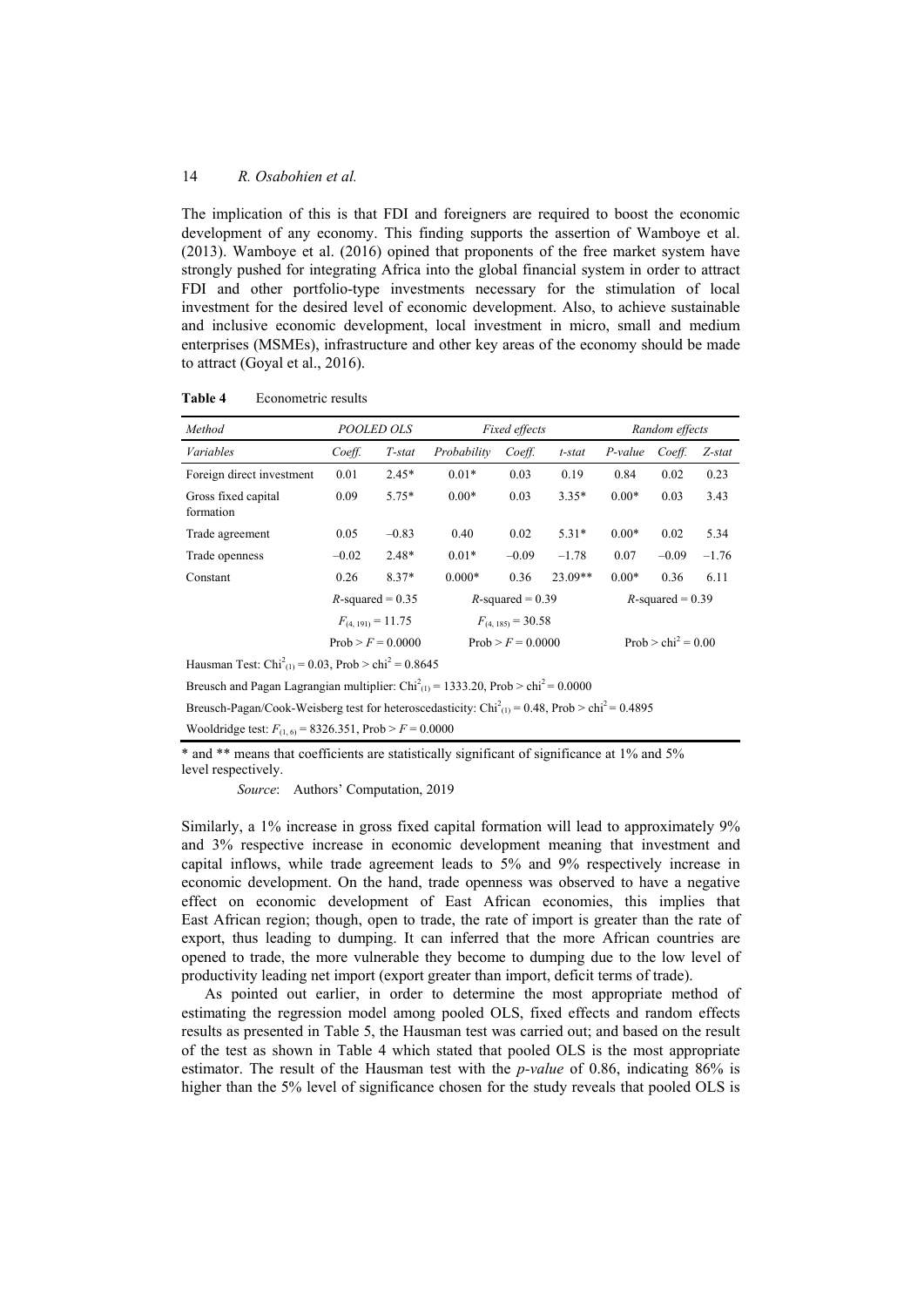the most appropriate estimator according to its null hypothesis which states that there is presence of unsystematic difference in the model coefficients; thus, the study do reject the null hypothesis.

Although, the Hausman test result revealed the appropriateness of random effects the confirmation of the result of the Hausman test was carried out using the Breusch-Pagan Lagrangian multiplier test. This test helps to decide the most appropriate model between the random effects and pooled OLS regression. The null hypothesis of this test is that no significant difference across units (that is no panel effect). The results of the Breausch-Pagan Lagrangian multiplier test showed a *p-value* of 0.0000, which is less than the significance level of 5%. This is an indication that random effect is a good estimator of the model; therefore, the study rejects the null hypothesis, which implies that random effect is the most appropriate estimator for the model.

To ensure that the estimated results are not spurious (that is, the classical assumptions of the ordinary least squares (OLSs) were not violated); post-estimation or robustness check was carried out with the use of heteroscedasticity, serial or auto-correlation and multicollinearity. Heteroscedasticity test helps to examine whether the variations in the residuals of the model are constant over time or otherwise; the null hypothesis states that the standard errors of the model are constant over time. This test was carried out using Breusch-Pagan/Cook-Weisberg test and the result of the heteroscedasticity with *p-value* of approximately 0.49, which is greater than the 5% level of baseline significance for the study, indicates that there is no incidence of heteroscedasticity. That is, the residuals of the model are constant over time, thus the study accepts the null hypothesis.

In addition, the serial correlation test was carried out to determine the existence of autocorrelation among the residuals and the coefficients of the model. Autocorrelation problem causes the standard errors of the coefficient to be smaller than their actual value and the coefficient of determination (R-squared) to be higher than normal. The null hypothesis of the test states that there is no serial correlation. Using Wooldridge test, the result of with *p*-value 0.0000, which is less than the baseline significant level of 5%, which indicates that there is serial correlation problem in the model. Therefore, the study rejects the null hypothesis.

| Variables                    | Human<br>development | Foreign direct<br>investment | Foreign direct<br>investment | Trade agreement Trade openness |      |
|------------------------------|----------------------|------------------------------|------------------------------|--------------------------------|------|
| Human development            | 1.00                 |                              |                              |                                |      |
| Foreign direct<br>investment | 0.01                 | 1.00                         |                              |                                |      |
| Foreign direct<br>investment | 0.38                 | $-0.32$                      | 1.00                         |                                |      |
| Trade agreement              | 0.23                 | $-0.16$                      | 0.45                         | 1.00                           |      |
| Trade openness               | 0.15                 | $-0.092$                     | 0.00                         | 0.59                           | 1.00 |

**Table 5** Pairwise correlation matrix

*Source*: Computed by the Researchers, 2019

The third post-estimation test conducted was the test for multicollinearity. Multicollinearity is an economic problem that exists when the OLS assumption of a no perfect correlation between the independent variables within a model has been violated,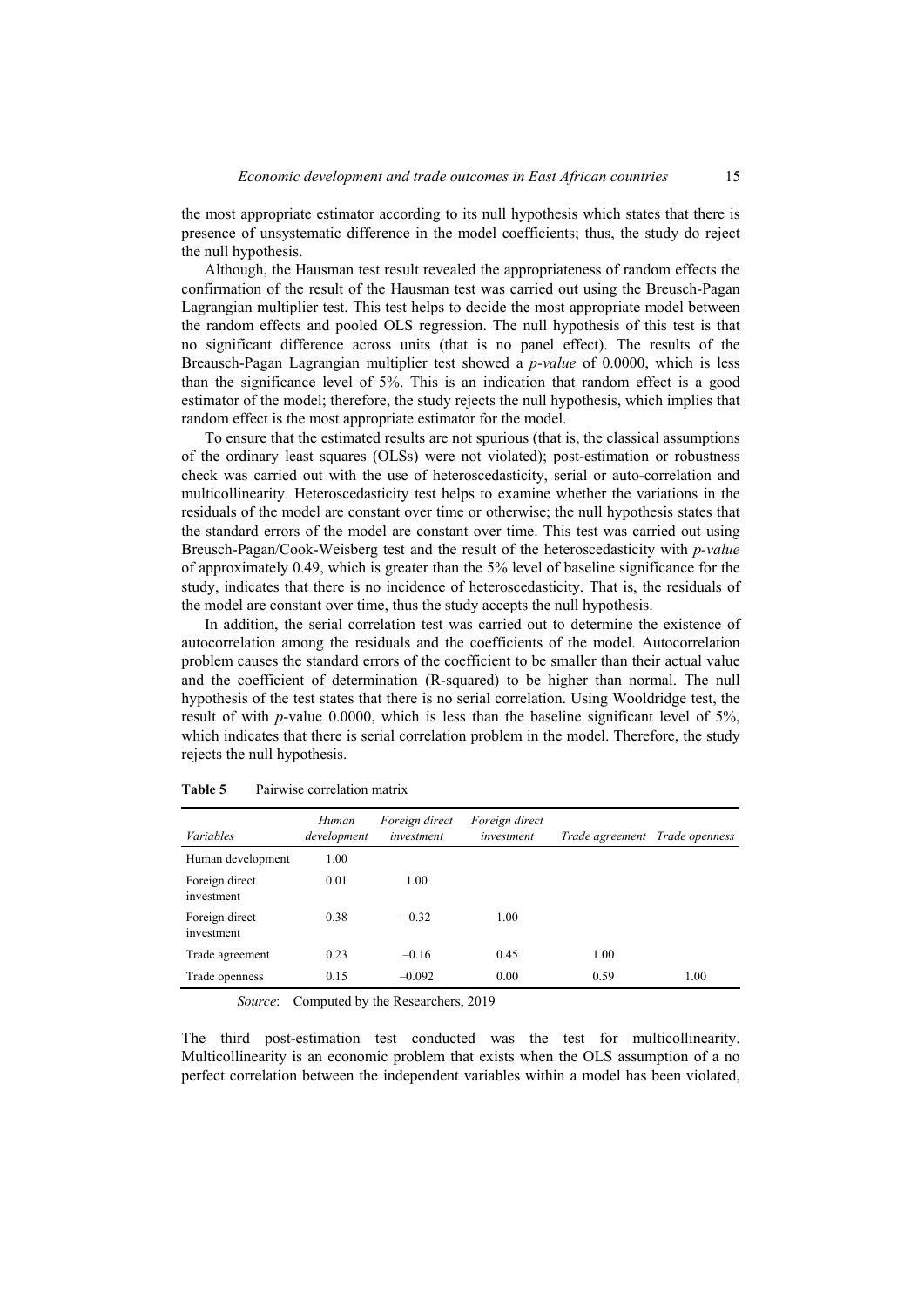because a high level of correlation exists among the independent variables, which produce unrealistic results. The pairwise correlation matrix was engaged to determine the presence of multicollinearity in the dataset as presented in Table 5.

Table 5 presents the correlation matrix for the variables in the model; the result shows that there is very little correlation among the variables in the model. According to Gujarati (2009), if the pairwise correlation between two variables exceeds 0.8, this indicates a high level of multicollinearity. Therefore, the overall result of this model indicates the absence of multicollinearity.

### **5 Summary and conclusion**

The motivation for this study stemmed from the benefits of trade agreement and economic integration to Africa. As countries integrate, it will enhance liberalisation of trade, which invariably stimulates the expansion of the market, investment and larger diffusion of technology. In addition, it creates more local job opportunities for people and acquires goods and services at a lower cost due to lowered tariffs.

The study employed the panel ordinary least squares (POLS), fixed and the random effects regression model to achieve its objective. The study engaged five major variables, which included economic development proxied by human development index as the dependent variable while the independent variables were FDI, gross fixed capital formation, trade agreement and trade openness. The result showed that a 1% increase in FDI has the potential of increasing economic development by 2% to 3%, while gross fixed capital formation has a greater positive impact on the economy by increasing the level of development by 3% to 9%. It was observed that trade openness has a negative effect on the East African countries which is believed to be the resultant effect of net import (import greater than export which means dumping). Therefore, based on the findings of the study, it recommends that trade agreement between East African countries and other regions of Africa should be promoted, and economic integration between European Union and African countries should be encouraged to attract FDI which will, in turn, boost the economic development of the sub-region.

### **References**

- Abbiss, C.R. and Laursen, P.B. (2008) 'Describing and understanding pacing strategies during athletic competition', *Sports Medicine*, Vol. 38, No. 3, pp.239–252.
- Afolayan, O., Okodua, H., Matthew, O. and Osabohien, R. (2019) 'Reducing unemployment malaise in Nigeria: the role of electricity consumption and human capital', *International Journal of Energy Economics and Policy*, Vol. 9, No. 4, pp.63–73.
- Ajayi, S.I. and Ndikumana, L. (2015) *Scale, Causes and Effect of Capital Flight from Africa*, Capital Flight from Africa: Causes, Effects and Policy Issues, Oxford University Press, Oxford, pp.1–11.
- Barone, P.W., Baik, S., Heller, D.A. and Strano, M.S. (2005) 'Near-infrared optical sensors based on single-walled carbon nanotubes', *Nature Materials*, Vol. 4, No. 1, p.86.
- Carbaugh, J.D. (2004) *U.S. Patent No. 6,739,244*, U.S. Patent and Trademark Office, Washington, DC.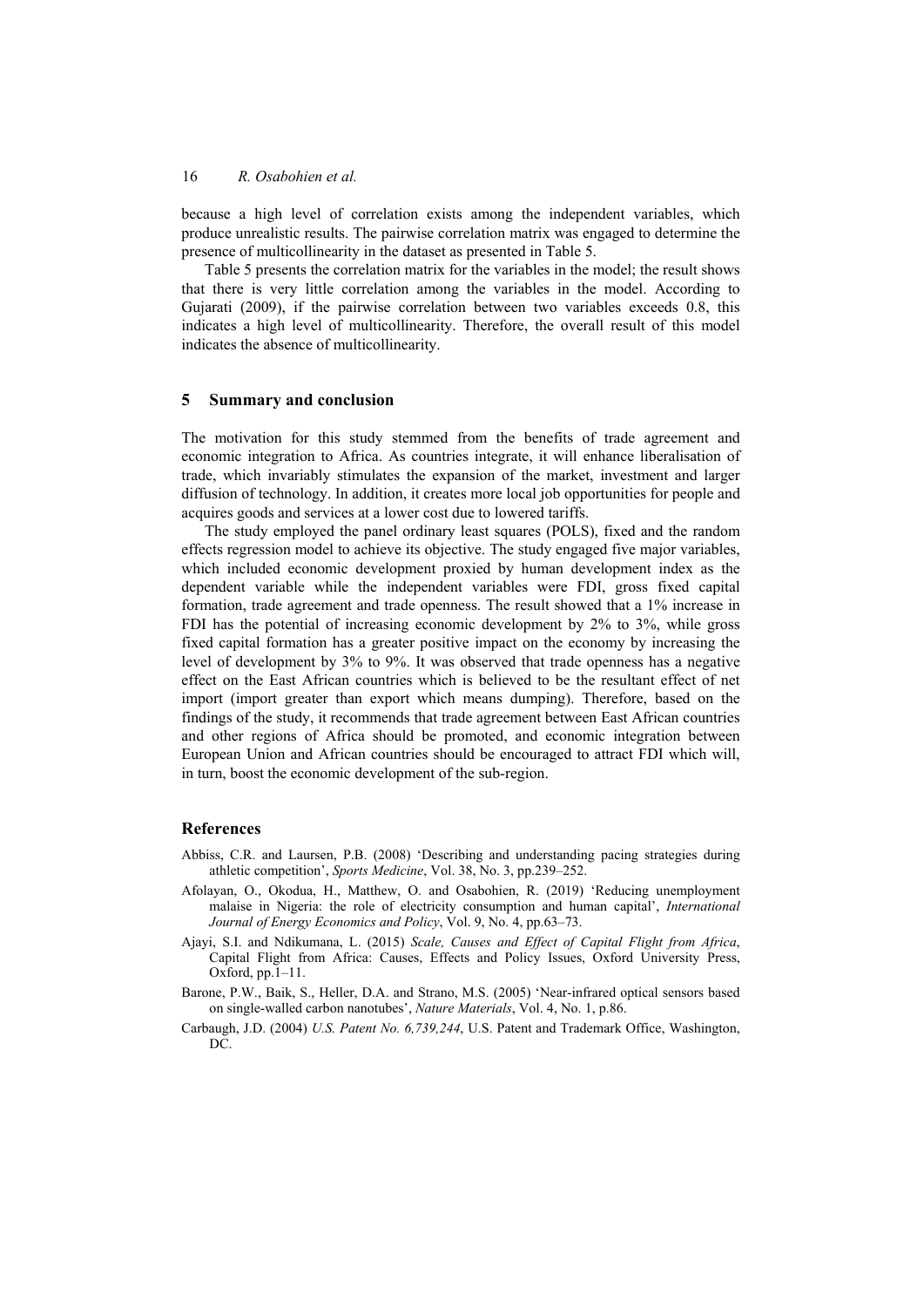- Castro, L., Kraus, C. and de la Manuel, R. (2004) *Regional Trade Integration in East Africa: Trade and Revenue Impacts of the Planned East African Community Customs Union*, African Region Working paper series No. 72, Retrieved from http://www.worldbank.org/afr/wps/index.htm
- Collins, M. (1998) 'Economic integration in Southern Africa: challenges and prospects', *Mizan Law Review*, Vo. 8., No. 1, pp.299–332.
- Ejemeyovwi, J.O., Osabuohien, E.S. and Osabohien, R. (2018) 'ICT investments, human capital development and institutions in ECOWAS', *International Journal of Economics and Business Research*, Vol. 15, No. 4, pp.463–474.
- Esterhuysen, P. (Ed.) (1978) *Africa A-Z Continental and Country Profiles*, African Institute of South Africa, Pretoria, p.62.
- Geda, A. and Kebret, H. (2008) Regional economic integration in Africa: a review of problems and prosper, acts with a case study of comesa', *Journal of African Economies*, Vol. 17, No. 3, pp.357–394.
- Goyal, S., Sergi, B.S. and Esposito, M. (2018) 'Business development services for micro, small and medium enterprises-literature review of past trends and future directions', *Review of Entrepreneurship, Management and Sustainable Development*, Vol. 14, No. 3, pp.312–332.
- Goyal, S., Sergi, B.S. and Kapoor, A. (2016) 'Evaluating the BDS providers and MSMEs: challenges and strategic actions', *The European Journal of Development Research*, Vol. 29, pp.725–744.
- Gujarati, D.N. (2009) *Basic Econometrics*, 5th ed., McGraw Hill, New York.
- Hailu, M.B. (2014) 'Regional economic integration in Africa: challenges and prospects', *Mizan Law Review*, Vol. 8, No. 2, pp.299–332.
- Hamad, H.B. (2016) 'Neo-functionalism: relevancy for East African community political integration?', *The Journal of Pan African Studies*, Vol. 9, No. 7, pp.69–81.
- Harsch, E. (2002) 'Making African ıntegration a reality in african recovery', *European Science Journal*, Vol. 4, No. 3, pp.11–21.
- Hoffman, S. (1966) *Obstinate or obsolete? The fate of the nation-state and the case of Western Europe, 95 Daedalus, as cited by Finn Laursen (February 2008), "Theory and practice of regional integration"*, 8 Jean Monnet/Robert Schuman Paper Series 3, p.5.
- Kawonishe, D. (2001) 'Is Globalisation exacerbating or alleviating poverty and underdevelopment in Africa?', *African Journal of International Affairs and Development*, Vol. 6, No. 2, pp.1–6.
- Matthew, O.A., Ede, C., Osabohien, R., Ejemeyovwi, J., Ayanda, T. and Okunbor, J. (2018a) 'Interaction effect of tourism and foreign exchange earnings on economic growth in Nigeria', *Global Business Review*, Vol. 2, pp.1–16, DOI: 10.1177/0972150918812985.
- Matthew, O., Ede, C., Osabohien, R., Ejemeyovwi, J., Fasina, F. and Akinpelumi, D. (2018b) 'Electricity consumption and human capital development in Nigeria: exploring the implications for economic growth', *International Journal of Energy Economics and Policy*, Vol. 8, No. 6, pp.8–15.
- Matthew, O., Osabohien, R.**,** Urhie, E., Ewetan, O., Adediran, O., Oduntan, E., and Olopade, C. (2019a) 'Agriculture as a stimulant for sustainable development in ECOWAS', *Sustainability: the Journal of Record*, Vol. 12, No. 4, pp.215–225.
- Matthew, O., Osabohien, R., Olawande, T. and Urhie, E. (2019b) 'Manufacturing industries and construction emissions in Nigeria: examining the effects on health conditions', *International Journal of Civil Engineering and Technology*, Vol. 10, No. 1, pp.2401–2414.
- Matthew, O.A., Miebaka-Ogan, T., Popoola, O., Olawande, T., Osabohien, R., Urhie, E., Adediran, O. and Ogunbiyi, T. (2019c) 'Electricity consumption, government expenditure and sustainable development in Nigeria: a co-integration approach', *International Journal of Energy Economics and Policy*, Vol. 9, No. 4, pp.74–80.